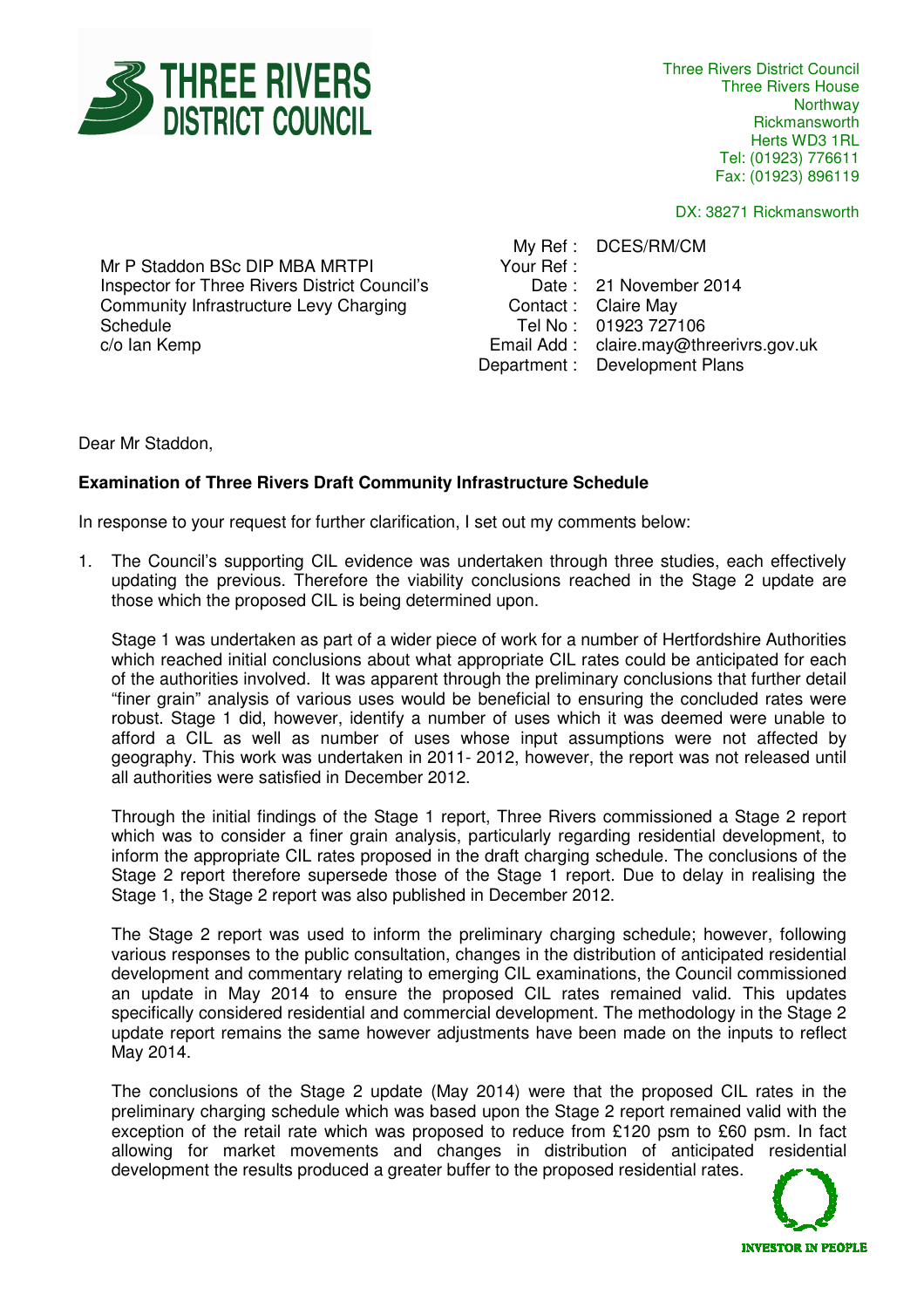2. Table 6 of CIL5 shows that all of the proposed areas can support the proposed CIL rates in the charging schedule. However, the distribution of development has changed between Stage 2 (Dec 2012) and the Stage 2 update (May2014) and this has changed the dynamics of the impact of CIL, particularly as Abbots Langley previous had no "R" (<25 dph) proposals and very little "XU"  $(>70$  dph $).$ 

| Area                        |                 | Stage 2   | Stage 2 update |
|-----------------------------|-----------------|-----------|----------------|
| Kings Langley               | WD4             | 205 (20%) | 50 (3%)        |
| <b>Abbot Langley</b>        | WD <sub>5</sub> | 55 (5%)   | 142 (8%)       |
| Leavesden                   | <b>WD25</b>     | 30(3%)    | 137 (8%)       |
| Rickmansworth/Croxley Green | WD <sub>3</sub> | 333 (33%) | 854 (50%)      |
| South Oxhey                 | <b>WD19</b>     | 355 (35%) | 463 (27%)      |
| Eastbury                    | HA <sub>6</sub> | 30(3%)    | 48 (8%)        |
| Total                       |                 | 1,008     | 1694           |

Table 1 showing a comparison of distribution between Stage 2 and Stage 2 update.

Area blended rates were concluded by considering the average achievable rate by post code. The postcodes were then clustered into three CIL Bands of similar results with the lowest resulting CIL rate for a postcode area being applied to the band. The below table demonstrates the average CIL by postcode:

|                 | <b>CIL Band Rate</b> | Generated       | Proposed CIL | % of Band Rate | % of total  |
|-----------------|----------------------|-----------------|--------------|----------------|-------------|
|                 |                      | <b>CIL Rate</b> | (£psm)       |                | development |
|                 |                      | (fpsm)          |              |                |             |
| WD4             |                      | 141             | 120          | 15%            | 3%          |
| WD5             |                      | 125             | 120          | 43%            | 8%          |
| <b>WD25</b>     |                      | 135             | 120          | 41%            | 8%          |
| WD3             |                      | 197             | 180          | 95%            | 50%         |
| <b>WD19</b>     | 3                    | 5               | 0            | 100%           | 27%         |
| HA <sub>6</sub> |                      | 203             | 180          | 5%             | 8%          |

Table 2 showing update achievable CIL rates by Post code.

All postcodes in CIL Band 1 can afford a CIL rate of £197 psm with 13% of the anticipated units in this band (or 7% of the total development) being limited to £182 psm.

All postcodes with CIL Band Rate 2 can afford £125 psm. 56% of the anticipated units in this CIL band can afford a rate of £135 psm or higher; with 23% (or 8% of total development) being limited to £122 psm.

Therefore, whilst we recognise that certain typologies within postcodes, particularly in WD5 appear to be close to the proposed CIL rates, over 90% of proposed development in both bands have been estimated to be able to support c.10% more than the proposed CIL rates for the two chargeable bands.

Further to the above and as set out in the Stage 2 (Dec 2012) report, prior to concluding CIL rates, reasonable contingencies/buffers are included in the applied assumptions as set out below:

- 5% externals (extra over Build cost).
- 10% abnormal allowance (extra over Build cost).
- 4% for code for sustainable homes (extra over Build cost).
- 5% contingency (extra over all development costs).
- Increase in 2012 residential costs by c.1%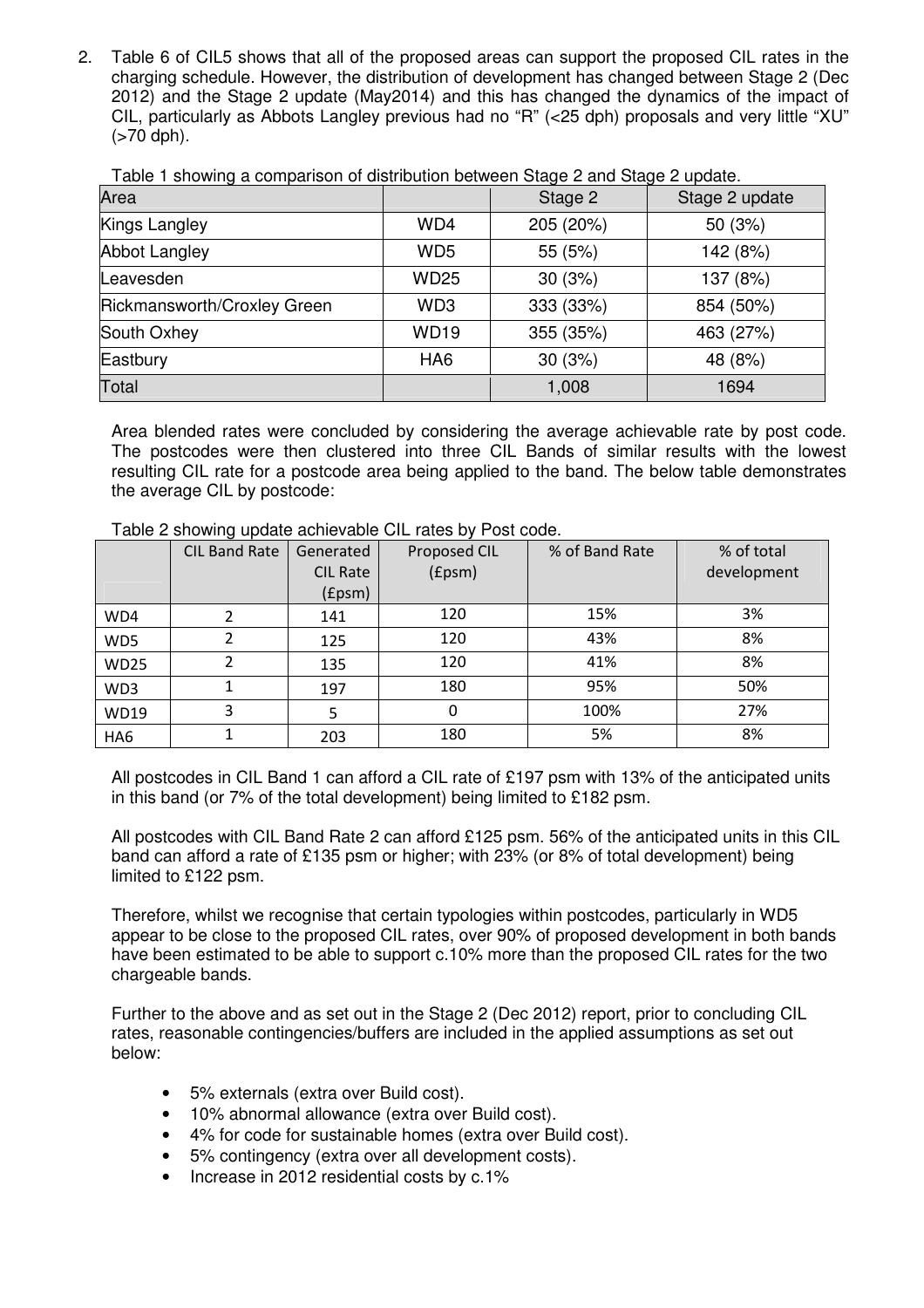- Average increase in residential sales values since 2012 of c.10%.
- Residential Site Values applied in 2012 were and average of 25% above Industrial land values.
- Residential Site Values in the 2014 updated increased by an average c.20% over those applied in 2012. The applied site values used to assess residential CIL are now 40% over Industrial land values.
- Residential CIL rates reduced 20% from Stage 1 due to refinement with postcodes.

We are therefore confident the methodology and assumptions used to derive the proposed CIL rates will not put the overall development across Three Rivers at serious risk and reasonably consider issues of development marginality.

3. As requested, the proposed CIL charges as a proportion of development costs for the residential and commercial types based on the Stage 2 update (May 2014) outputs are set out in a tabular form below:

| Area            | <b>Typology</b> | <b>Calculated</b><br><b>CIL rate</b> | Proposed<br><b>CIL Rate</b> | <b>Proposed CIL</b><br>$%$ of<br><b>Development</b><br>costs | <b>Proposed CIL as %</b><br>of development<br>costs excluding<br>land and profit |
|-----------------|-----------------|--------------------------------------|-----------------------------|--------------------------------------------------------------|----------------------------------------------------------------------------------|
| WD4             | 25 units        | 126                                  | 120                         | 1.8%                                                         | 2.4%                                                                             |
| WD4             | 40 units        | 144                                  | 120                         | 2.5%                                                         | 3.9%                                                                             |
| WD5             | 25 units        | 128                                  | 120                         | 2.4%                                                         | 3.9%                                                                             |
| WD5             | 40 units        | 125                                  | 120                         | 2.4%                                                         | 3.9%                                                                             |
| WD5             | 70 units        | 122                                  | 120                         | 2.2%                                                         | 3.0%                                                                             |
| <b>WD25</b>     | 25 units        | 133                                  | 120                         | 2.5%                                                         | 3.9%                                                                             |
| <b>WD26</b>     | 40 units        | 129                                  | 120                         | 2.5%                                                         | 3.9%                                                                             |
| WD3             | 25 units        | 182                                  | 180                         | 3.1%                                                         | 5.5%                                                                             |
| WD3             | 40 units        | 200                                  | 180                         | 3.1%                                                         | 5.3%                                                                             |
| WD3             | 70 units        | 196                                  | 180                         | 2.8%                                                         | 4.0%                                                                             |
| WD3             | 100 units       | 207                                  | 180                         | 2.4%                                                         | 3.3%                                                                             |
| <b>WD19</b>     | 40 units        | 17                                   | $\mathbf{0}$                |                                                              |                                                                                  |
| HA <sub>6</sub> | 40 units        | 203                                  | 180                         | 3.0%                                                         | 5.7%                                                                             |

Table showing residential CIL rates as a percentage of Development costs

Table showing commercial CIL rates as a percentage of Development costs.

| <b>Use</b>     | Area                  | <b>Calculated</b><br><b>CIL rate</b> | Proposed<br><b>CIL Rate</b> | $%$ on<br><b>Development</b><br>costs | $%$ of<br>development<br>costs excluding<br>land and profit |
|----------------|-----------------------|--------------------------------------|-----------------------------|---------------------------------------|-------------------------------------------------------------|
| Retail         | Chorley               | 66                                   | 60                          | 1.3%                                  | 4.1%                                                        |
| Retail         | Croxley               | 66                                   | 60                          | 1.3%                                  | 4.1%                                                        |
| Retail         | Rickmansworth         | 96                                   | 60                          | 0.8%                                  | 3.7%                                                        |
| Retail         | Abbots Langley        | 70                                   | 60                          | 1.3%                                  | 4.1%                                                        |
| Retail         | South Oxhey           | 30                                   | $\Omega$                    |                                       |                                                             |
| Retail         | Mill End              |                                      | 60                          | 1.3%                                  | 4.1%                                                        |
| C1             | <b>Authority Wide</b> | 145                                  | 120                         | 4.0%                                  | 5.3%                                                        |
| C <sub>2</sub> | <b>Authority Wide</b> | 163                                  | 120                         | 2.5%                                  | 5.1%                                                        |